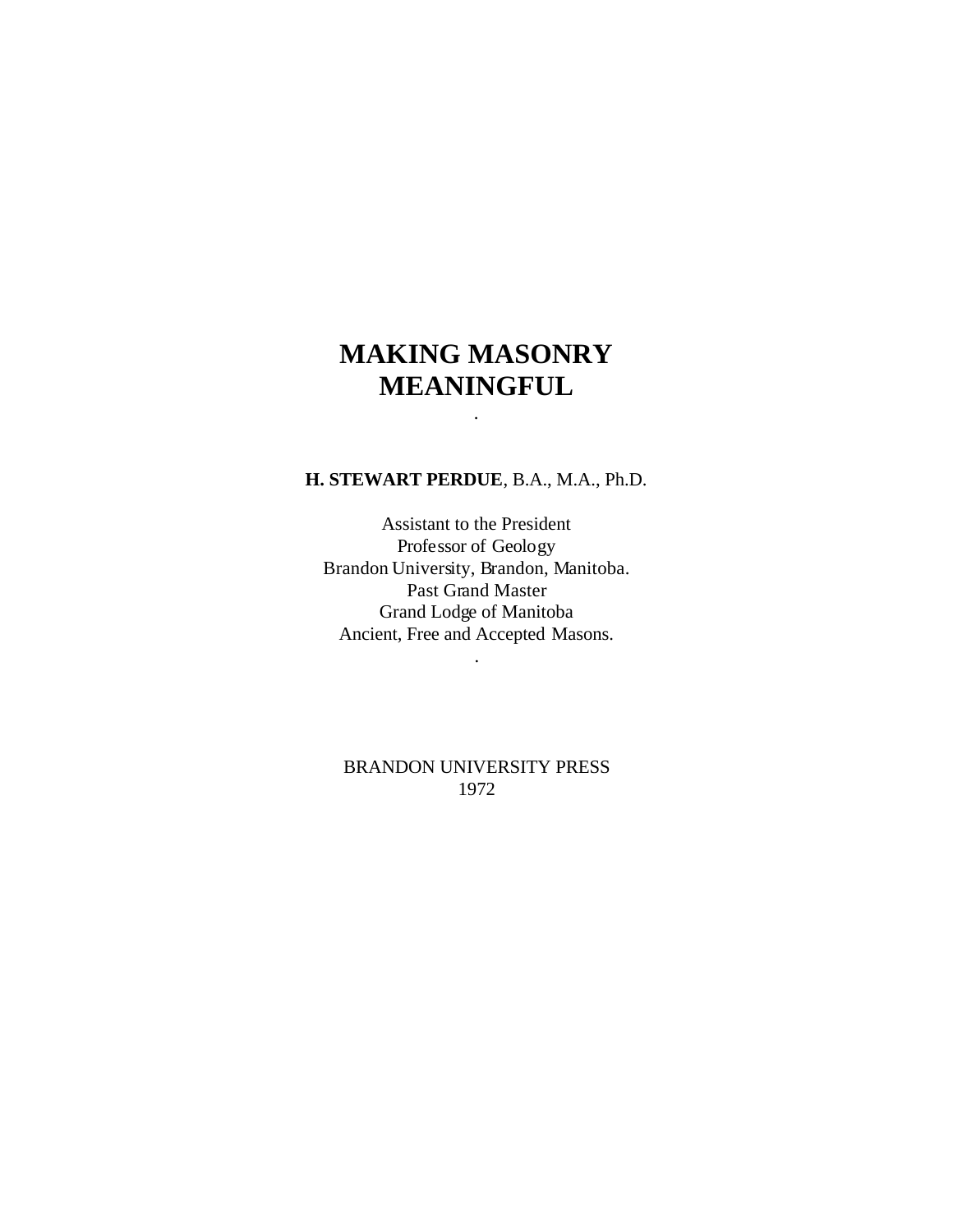## **Dedicated to**

**M. W. Bro. John R. C. Evans**

**who exemplified dedication determination and devotion at their best.**

**He was as fine a Mason as I have ever known.**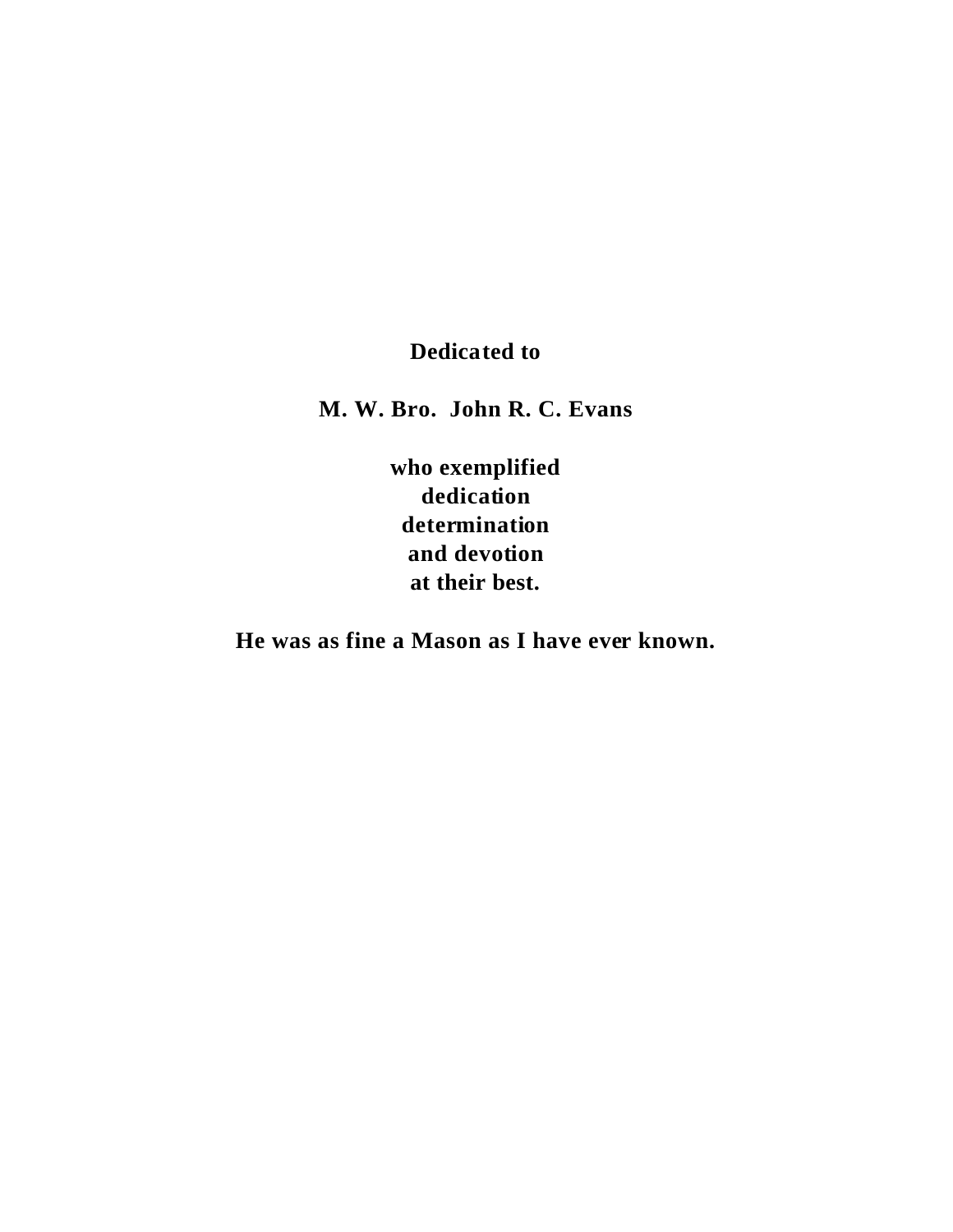## **ACKNOWLEDGEMENTS**

No publication of this type is "self made." The example and inspiration received from countless Masons over the years has had a distinct and positive influence. The "Regeneration Rally" held February 12th provided the final inspiration.

Our Grand Master, Most Worshipful Bro. J. L. G. Hay, was kind enough to endorse the idea and Most Worshipful Bro. Stuart B. Parker gave very necessary support and encouragement.

W.Bro. B.Thordarson read the first draft and gave the writer the benefit of his experience and judgment.

A patient and loyal secretary, Mrs. A. Manson, typed and re-typed without complaint. Mrs. E. Denbow prepared the draft for the photo copying and Mr. Joe Slomiany, the printer, performed his usual excellent work.

Brandon University, by the kind permission of the President, Dr. A. L. Dulmage, provided the printing facilities without cost.

To all, my sincere thanks and gratitude.

*The Author.*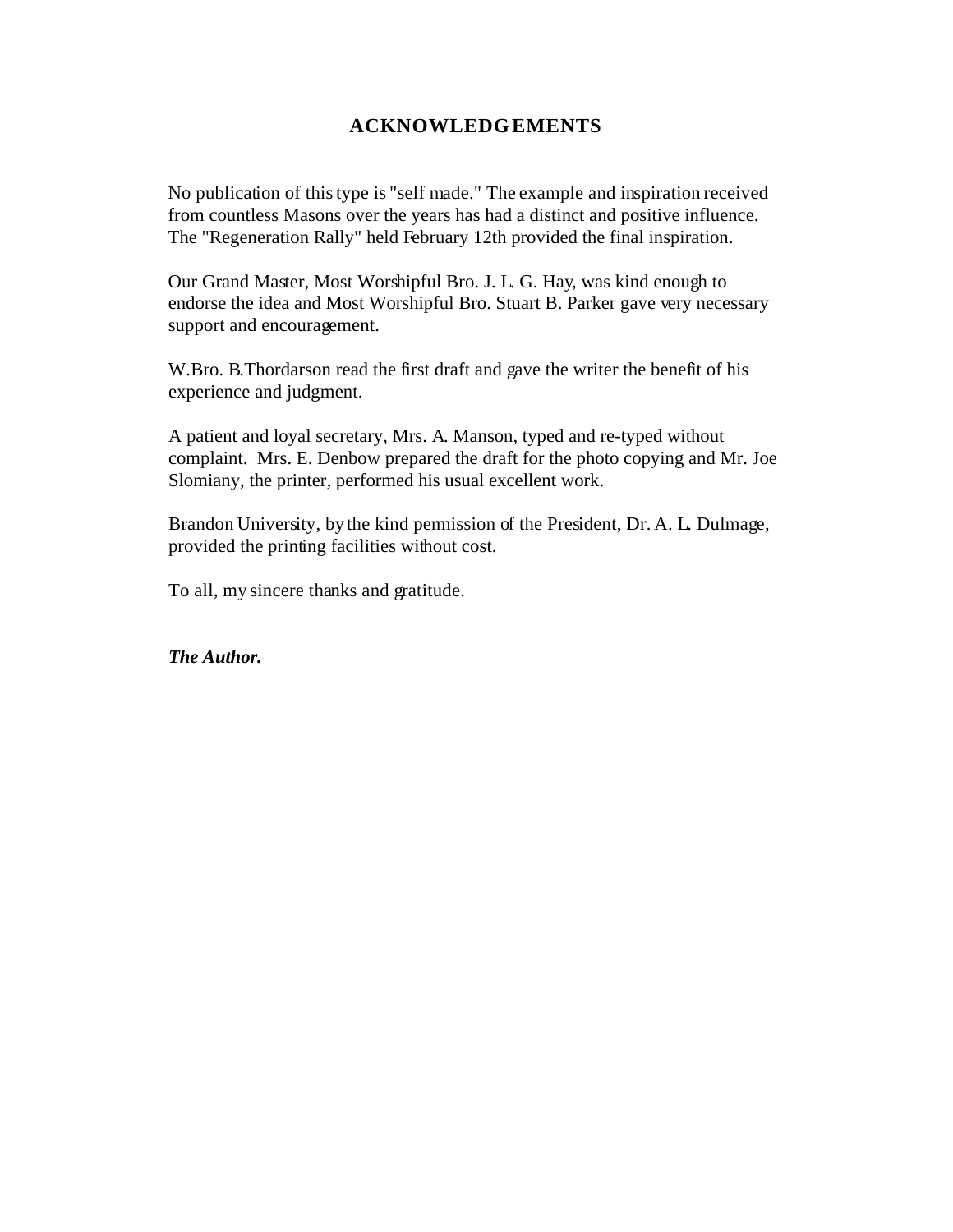## **INTRODUCTION**

It should be very plain to anyone, in any organization concerned about membership, interest and attendance, that these problems will not easily be solved by meetings of "the faithful." Contact with those who do not attend is most essential. Personal contact by the right brother is the most desirable. This booklet has been prepared with the belief and hope that if it can be distributed and read seriously, it may help prepare the way to renewed interest and renewed desire to keep alive the greatest organization for brotherhood, right living and personal development ever devised by man.

The writer asks you to read carefully, accept what seems reasonable and, remembering your obligations, try to imagine what your just response could be, and should be.

Thank you.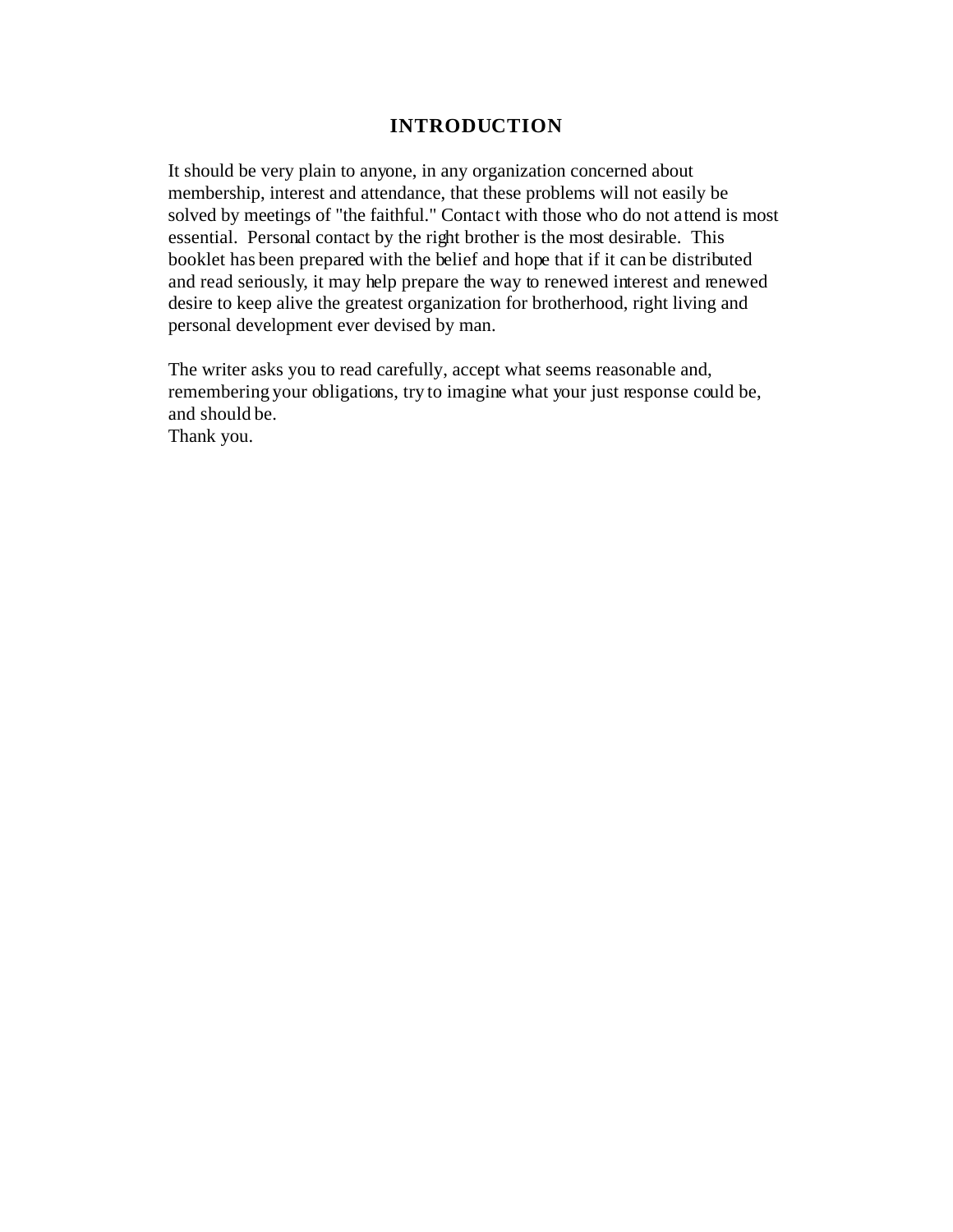## **PRELIMINARY THOUGHTS**

"An honest man's the noblest work of God." "As a man thinketh in his own heart so is he."

Every man has three characters

"The one he shows to the public The one he really has And the one he likes to think he has."

"it is not doing what we like to do but liking what we have to do that makes life blessed."

"The world is too much with us Late and soon, getting and spending We lay waste our powers Little we see in nature that is ours; We have given our hearts away"

"Happy is the man that findeth wisdom and the man that getteth understanding."

Wisdom is the principal thing therefore get wisdom and with all they getting get understanding."

"Where there is a will, there is a way."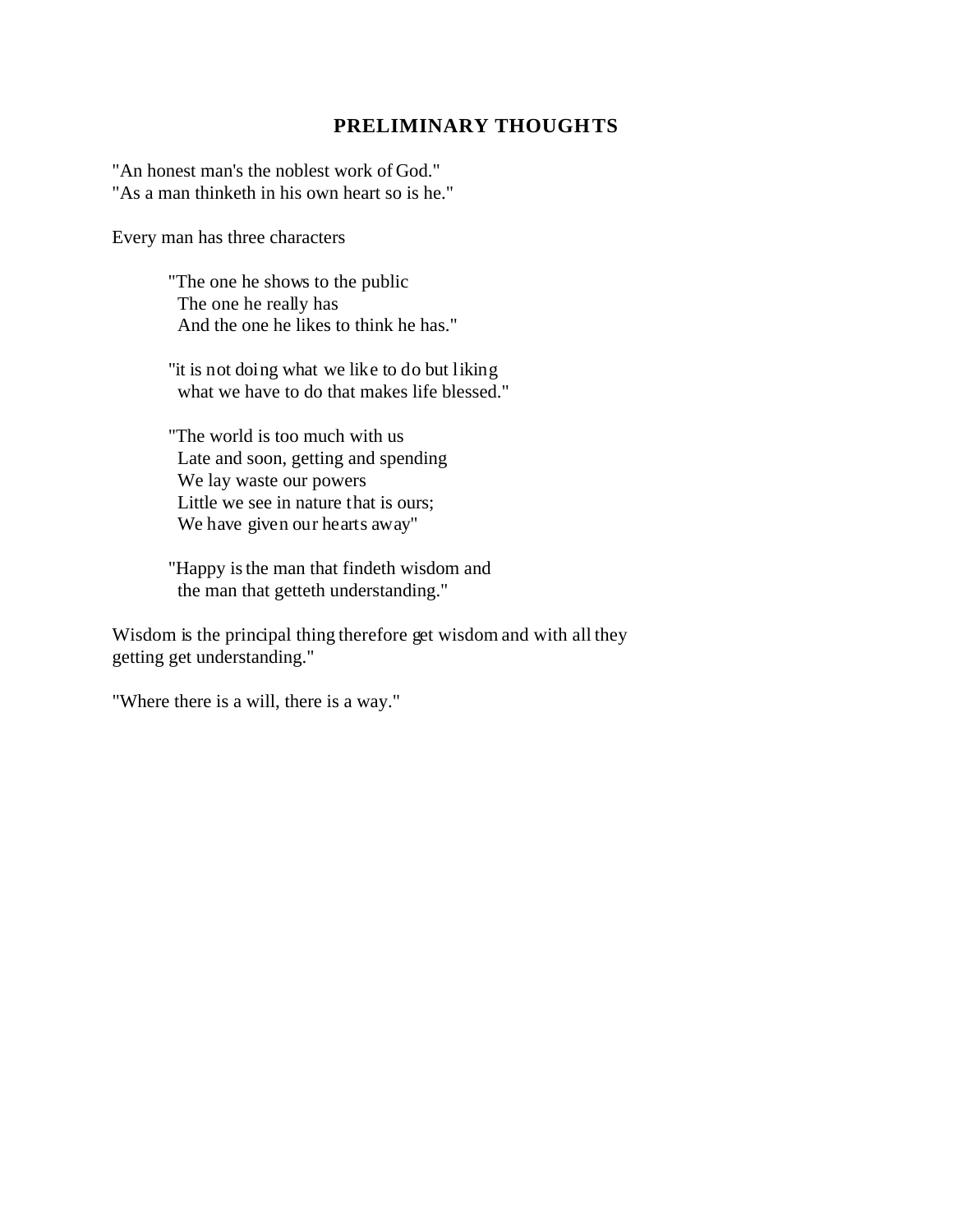## MAKING MASONRY MEANINGFUL

## **THREE - FIVE - SEVEN FORMULA**

Decide to:

- 1. Put first things first.
- 2. Judge yourself as a Mason.
- 3. Practice brotherly love.

#### Resolve to:

- 1. Take pride in being known as a Mason.
- 2. Support your lodge with real enthusiasm.
- 3. Make Masonry a part of your community.
- 4. Support and encourage Masonic projects.
- 5. Take an active interest in at least one youth group.

Determine to:

- 1. Be more friendly.
- 2. Do one kind deed each day.
- 3. Contact at least one brother each day.
- 4. Make Masonry a part of your recreation. Golf, curl, bowl, hunt with brothers when possible.
- 5. Give Masonry a fair share of your time and thoughts.
- 6. Be interested in and give moral support to other fraternal groups.
- 7. Be your best self at home, at work, at lodge, at play.

The readers will note the 3, 5, 7, concession to traditional symbolism. The author hopes this will be a stimulus for many and a detriment to none.

#### **MASONIC PROBLEMS - MASONIC SOLUTIONS**

#### **ATTENDANCE**

Each lodge usually has 9 or 10 regular meetings per year, held at fixed monthly dates, therefore can any Mason honestly argue that he could not attend at least 75% of these meetings if he so desired?

**ATTENDANCE** is a **HABIT**, so pack up your excuses and your criticisms and decide to make an honest attempt to associate with your brothers at least once a month. You make commitments for regular dates for clubs, for games, for committees, etc., so why don't you give your lodge equal status? Why don't you arrange to call for and go to lodge with a brother? You will find it is an easier and more meaningful companionship. Surely you can't argue that there is not at least one brother you would like to be with for one meeting a month.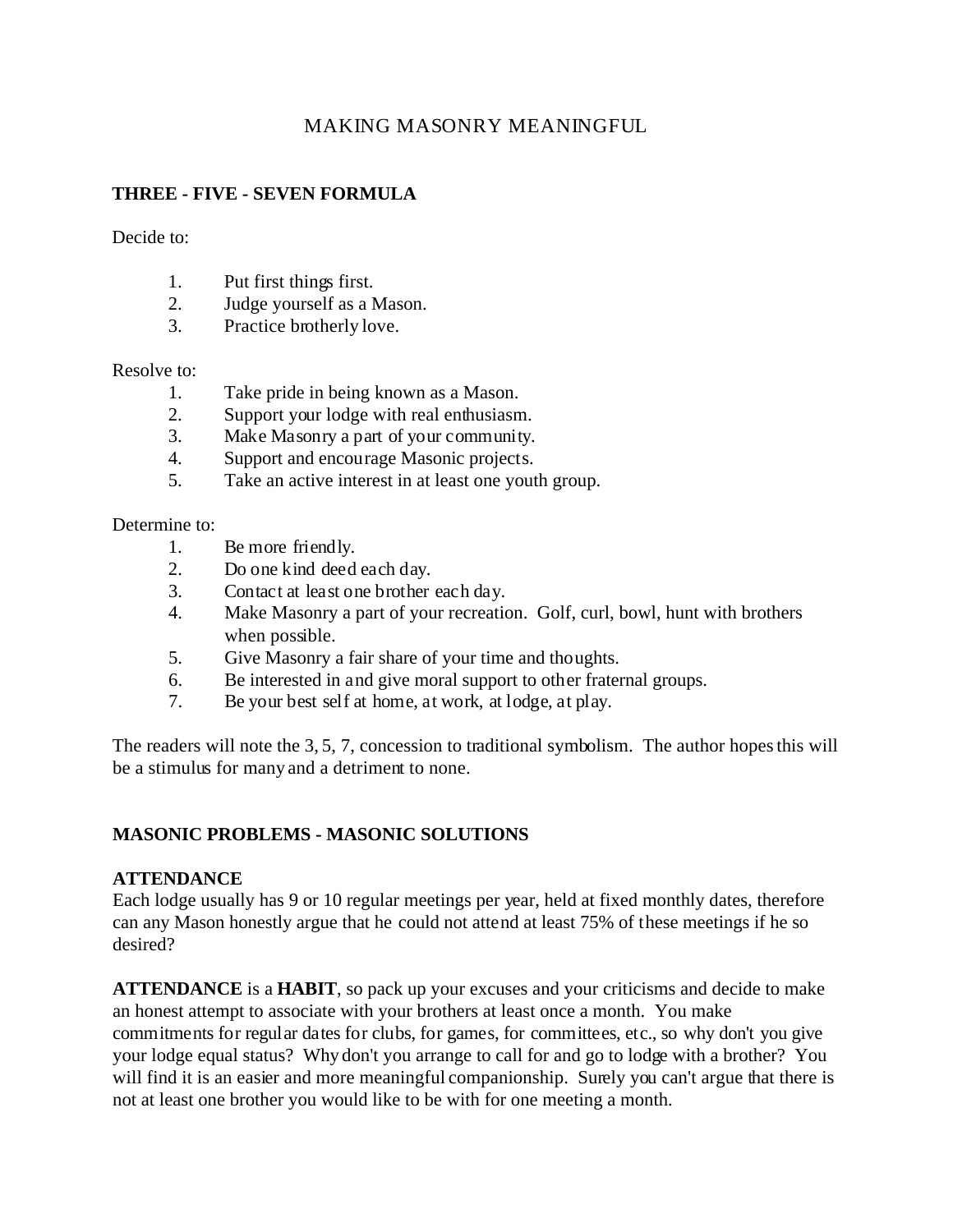Your example, your support and your renewed interest will benefit the group, but more than all that, it will give you a real sense of worthwhile sharing and accomplishment. Have you the will power to decide to try it for just one year?

Do you remember your obligation\* made at the altar?

"Plead thereto no excuse save sickness or the **PRESSING EMERGENCIES** of my public or private avocations."

Here lies the tragedy of our race. Not that men are poor, All men know something of poverty, Not that men are wicked, Who can claim to be good? Not that men are ignorant, Who can claim to be wise? But THAT MEN ARE STRANGERS.

#### **INTEREST**

The German poet Goethe stated "it is not doing what we like to do but liking what we have to do that makes blessed."

Your attitude to life determines yoir happiness and satisfaction. How often do you point out the mistakes other people make just because of their attitude? Kindness, tact, cheerfulness, concern, unselfishness and friendliness are positive parts of each man's attitude. Is your attitude in daily life a positive one?

Remember the poet said, "Laugh and the world laughs with you, Weep and you weep alone. Be glad and your friends are many, Be sad and you lose them all."

Do you go to lodge determined to enjoy being with your brothers or do you go from a sense of duty and prepared to find fault and to criticize like a reluctant school boy? Just think how different it would be if you decided to enjoy the meetings, and to take an active part. Share your thoughts at refreshment and out of lodge, discuss the lodge activities with your fellow Masons, offer ideas and be prepared to help carry them out. Devote the same positive concern for Masonry that you give to your other community interests. Masonic groups are no different than other groups. Your brothers are human beings just like you and me. Masonic meetings need not be dull and monotonous. If they are, it is because the majority are content to sit on the side and contribute nothing or to stay home.

Your interest is your contribution to the lodge, to your brothers and to Masonry. You owe it to yourself to enjoy the rewards of doing your fair share. "As a man thinketh so is he."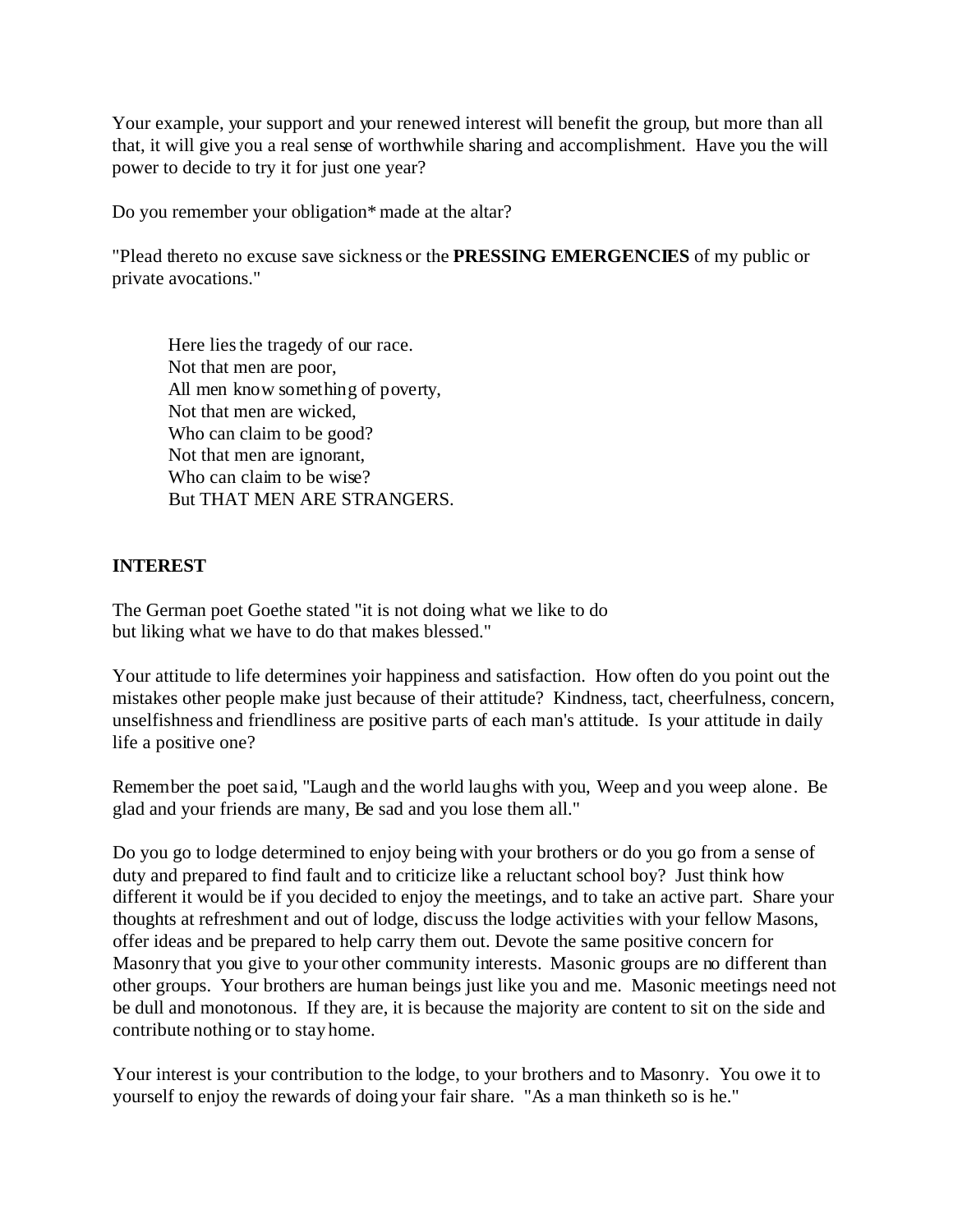"We are blind, until we see That in the human plan, Nothing is worth the making If it does not make the man."

#### **MASONIC REGENERATION**

Your presence here on this significant occasion is proof of your devotion, dedication and desire to further the interests of our beloved craft as we seek to explore ways and means to re-vitalize Masonic interest, Masonic service and Masonic ideals.

Throughout his Masonic career the writer has been an outspoken critic, so much so that he has often been misunderstood. He has argued with conviction that the language of the ritual is badly outdated, he has complained of the monotonous repetition in degree work, he has questioned the needless and unexplainable constitutional road blocks and of the dull, uninteresting routine of lodge meetings, District meetings, Area meetings, Board of General Purposes meetings and last but not least, the Grand Lodge annual meetings in particular.

Brethren, these protests have achieved very little because one clashes head on with the "Masonic establishment," which argues weakly and without mature logic, that since our order has survived for 250 years this is infallible proof of the success of traditional practices and ensures Masonic immortality.

Perhaps, mellowed with the years, my resolve has been softened by battering my head against a stone wall of smug righteousness. Perhaps one has matured, perhaps gained some wisdom, perhaps come to understand human nature so that the writer now firmly and sincerely believes that the heart, the soul, the core, the main foundation of our order is to be found in the individual. Brethren, I am convinced that when we as individuals are satisfied that we are what we ought to be, then and probably then only, will we have the power to change the things that ought to be changed and to be a true fraternity of brothers.

Brethren, let us admit that most of us are not always true Masons, that we are members in body but not always in spirit. We who are here today represent a part of the 2,700 Masons who attend lodges in Manitoba, this is roughly I 0-1 2% of our total membership. We give of our talents to the craft at about 10 meetings a year. A percentage of us attend district, Area and Grand Lodge sessions. Statistically, Brethren, it is not a very encouraging result.

Brethren, please reflect upon your own experience in this connection and one wonders if you will conclude, as many often do, "Well, I attend, I do what I am asked to do, I enjoy the contacts, occasionally I add to my circle of friends. I am helping to keep my lodge going - and if the officers don't come up with a solution to the decline in interest and attendance the future is not very bright."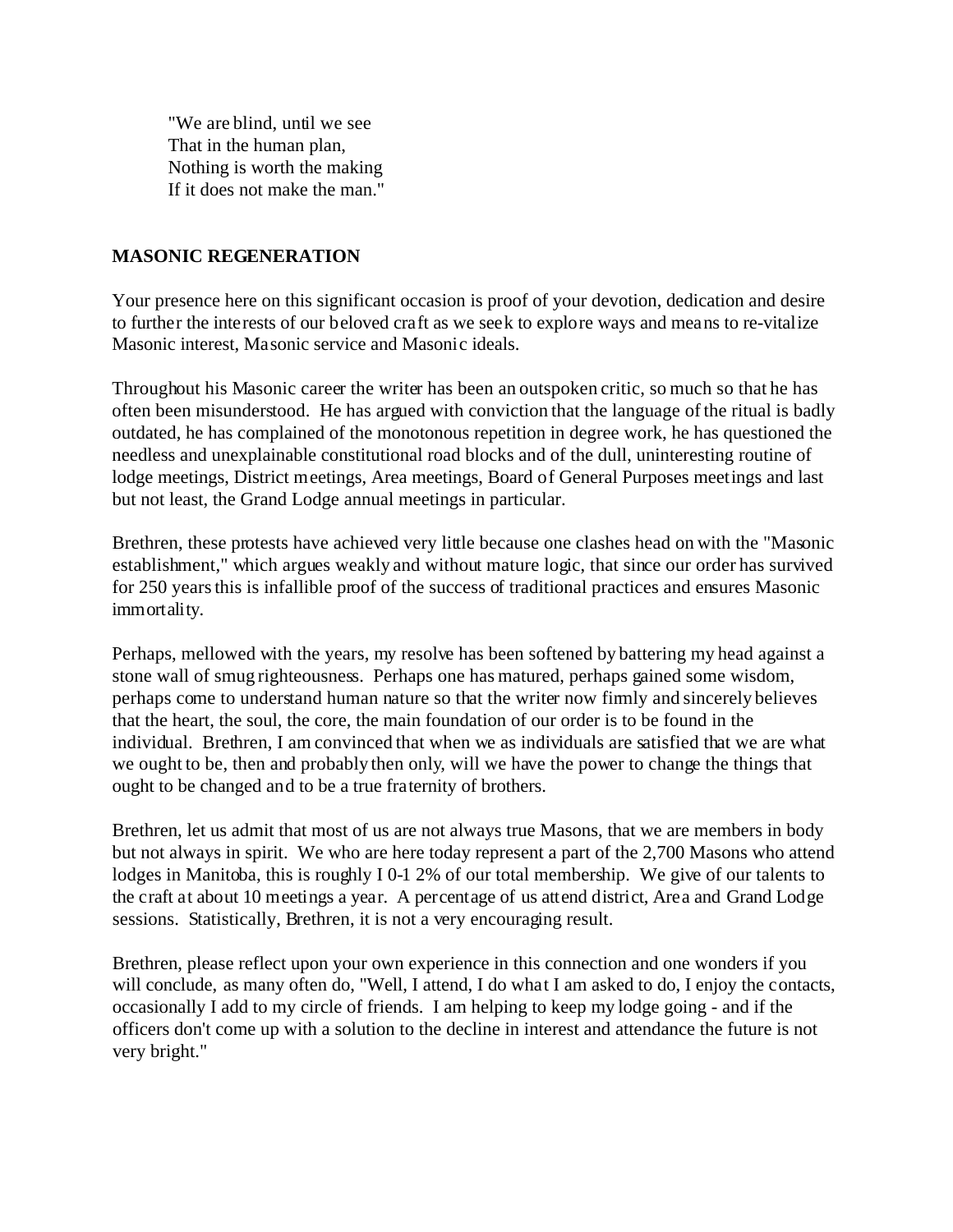That attitude, which is probably shared by many, makes one think of Pierre Berton's "Comfortable Pew." And by the way, more and more lodges are acquiring nicely padded seats. Brethren, the writer admits he is a member and not always a true Mason -- and he asks you to look back upon your Masonic experience and try to recall when Masonry ever demanded more than that from you, when Masonry ever challenged you to be different, when Masonry ever made it clear to you how you could "make daily advancement in masonic knowledge." Those who believe Masonic education and Masonic knowledge are one and the same miss the boat and paddle helplessly in eddies that neither go upstream or downstream. True Masonic knowledge is a growing awareness of how to be a better Mason and if we face the simple truth Brethren, it means how to be better men, how to live up to ideals, and how to make progress in personal development. Our ritual teaches that Masonry is "an institution which fosters and improves the best affection of our nature."

It is further stated, "Therefore, the utmost extension of fraternal feeling and affection which can exist between man and man is expected to be displayed amongst the brethren of our order in a Freemason's lodge, and then will be achieved the chief point in Freemasonry, namely, to endeavor to be happy ourselves and to communicate that happiness to others."

We are also reminded that "kindness and brotherly love is to distinguish our conduct as men and as Freemasons." As Masons we are not what we should be, we are not what we could be and our contribution might be largely termed a passive one. Many of us take too literally the statement "the elected govern and are not governed by their electors."

For many of us, caught up in today's complex society, we give of ourselves at the meetings we are able to attend and the committees on which we are asked to serve but our contribution is but one of the many interests we have, most of which did not exist in the past when Masonry was perhaps able to make a greater impact.

One can express the doubt, if during the history of Freemasonry on this continent, that the order ever achieved, in a majority of its members, those qualities which are now so necessary for survival. Masonry, in general, needs a centralized project to satisfy our own pride of accomplishment and of equal importance to give us a positive image in the community. But, first and foremost, Masonry needs members who approach the ideal, who have the will, the courage, the desire and the vision to put into daily practice their very best, both at work and at recreation.

Many of us must revise our ideas of what it means to be Masonic brothers in the true sense and we must strive to attain true fraternal feeling and affection. We must endeavor to be Masonically and openly happy. We must demonstrate to those who no longer attend that Masonry can change our ways. Brethren, we need in a very real sense to imitate the dedication and will power of the members of Alcoholics Anonymous.

Personal responsibility, personal desire, personal dedication and personal practice can set a goal which will re-generate the order. Anything less will fail.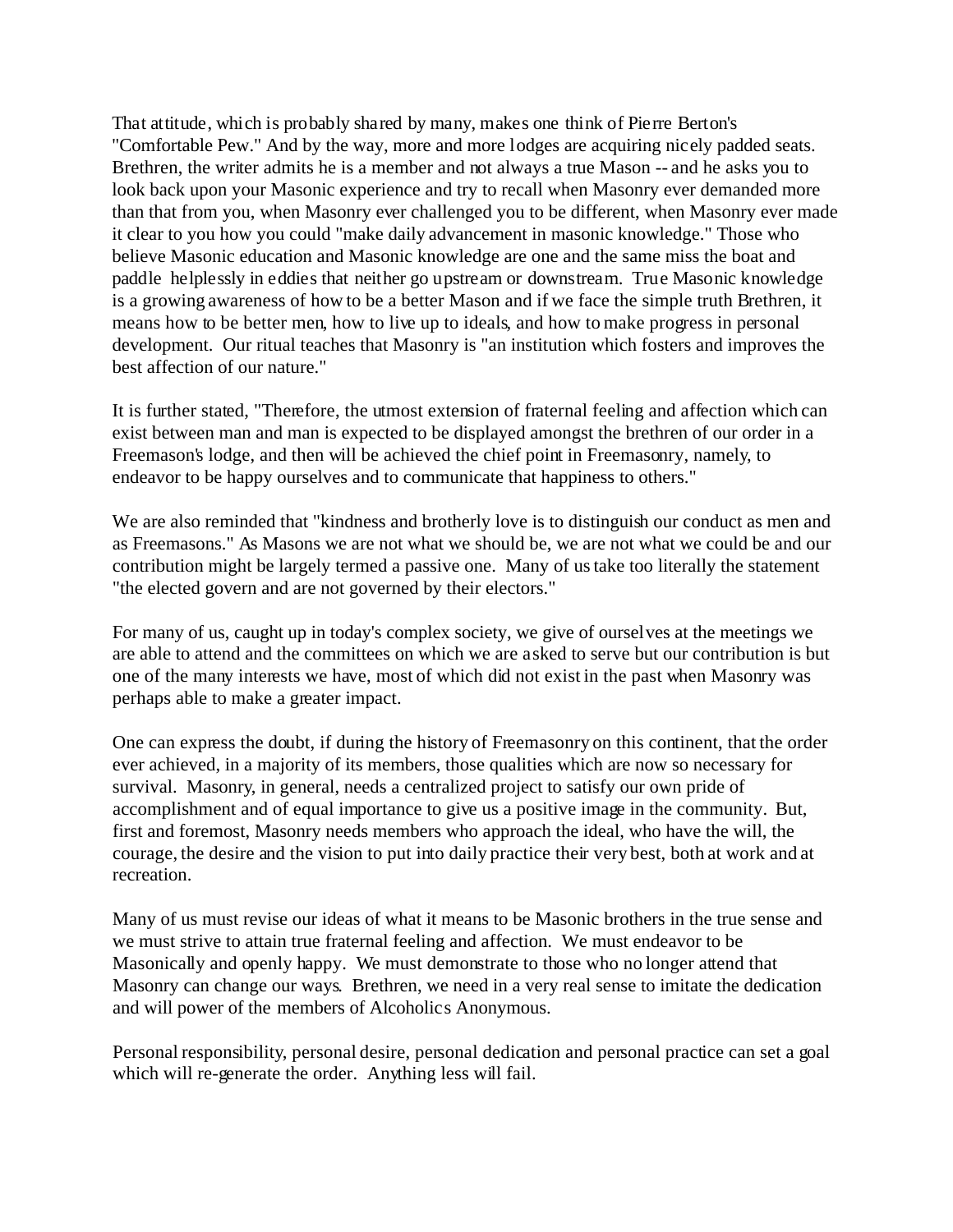Brethren, our sick society, our whole world, desperately needs what Masonry has to offer. Our faltering Masonic society needs you and me.

May the most high give to each one of us the wisdom, the understanding and the courage to unite in this Masonic crusade.

"Why build these cities glorious If man unbuilded goes. In vain we build the work Unless the builder also grows."

## **MASONRY IS A HABIT**

To begin with let's agree that Masonry is a state of mind and there is no sure-fire set of directions every Mason can use to achieve that blessing.

One man's reaction to Masonry may be to another a pain in the periphrium -- another term for extreme boredom.

Some might define Masonry as "a state of mind in which our thinking is positive and pleasant a good share of the time." (Our ritual teaches us "to be happy ourselves and to communicate that happiness to others.") This definition is probably as good as any but, of course, not everyone will agree with it.

Regardless of what definition is used, there can't be any denial that Masonry is a state of mind. So the next thing to do is to figure out how to get and keep your mind in such a state, that is if you are interested in being a Mason.

That clause is added because most observations make one aware that many Masons do not want to be real Masons. Although they won't admit it - even to themselves, they enjoy finding fault and any attempt to show them the "way", to "educate" them meets with resistance. There are people who make a profession of finding fault and who specialize in having complaints and grievances for all occasions. There is no satisfying them because they are never satisfied until they find something to complain of. It could be said that most Masons are as truly Masons as they make up their minds to be.

So there are two aspects to keep in mind; firstly, true Masonry is a habit or way of life and, secondly, most Masons are as good as they make up their minds to be.

A lot of readers are going to say you can't make up your mind to be a good Mason in today's society. They are going to say its ridiculous to maintain that a person who is lonely, or who is bored and fed up with life in general, can snap out of it by just deciding to be a better Mason. That, however, is exactly what can be done -- provided the person isn't in extreme physical pain or suffering from an advanced case of mental illness.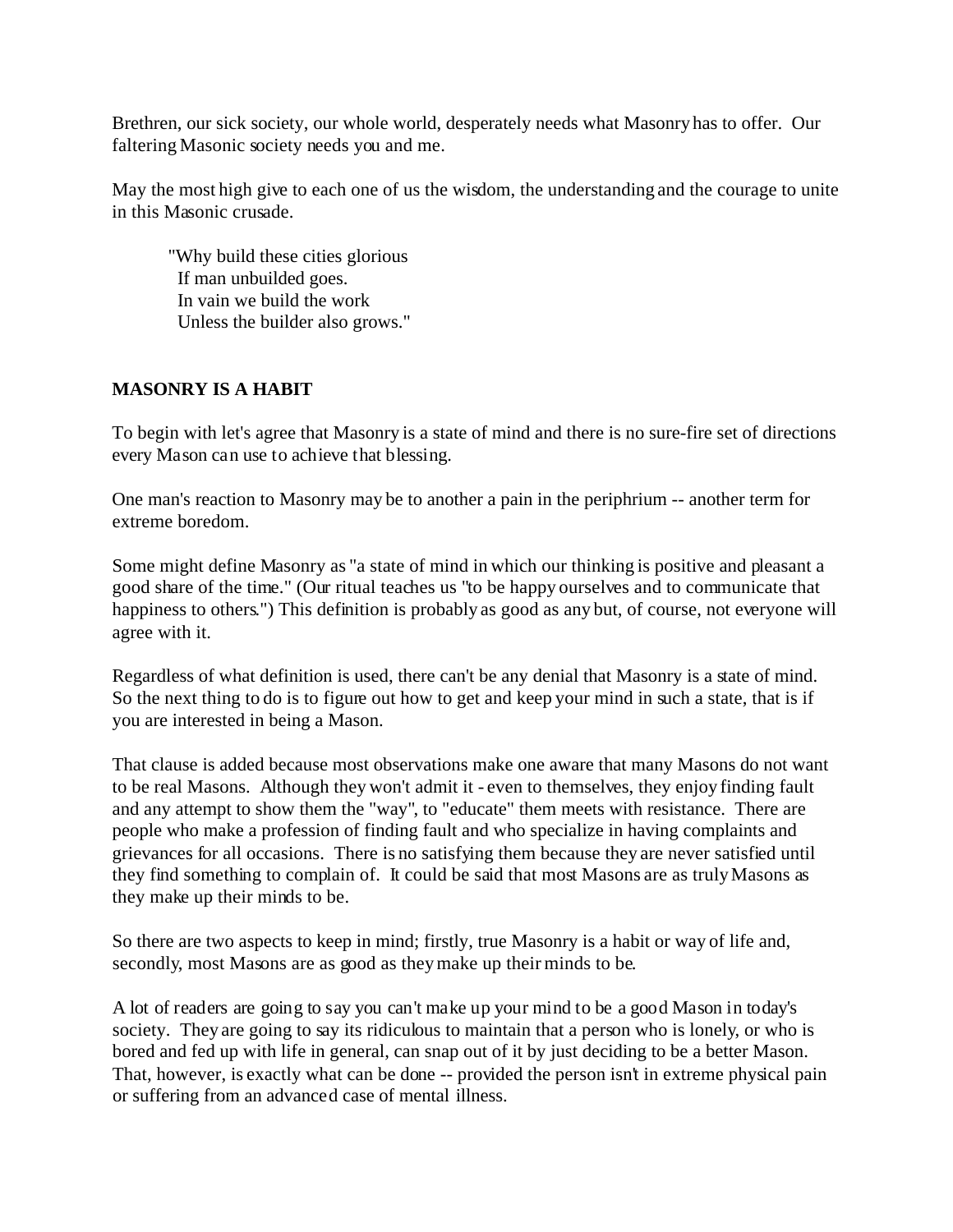A lot of Masons have the idea they don't deserve to be Masonically happy. They have some sort of guilt complex which convinces them they are not entitled to the gift Masonry can provide. To them, I say, it's time they did something to change their outlook.

It could be said that men are not Masons just because they are virtuous, instead they are virtuous because they are Masons. Masonic happiness is not the reward of virtue but is virtue itself. So don't think you have to be virtuous before you can be a practicing Mason.

When you start off the day in a happy Masonic state of mind but later find it turning sour, you will usually realize it was some petty annoyance or some injury to your ego, that ruined your happiness. Getting annoyed does no good and if you let it become a habit you have formed a bad habit.

So get the Masonic happiness habit, be positive and enjoy the rewards which await Masons who determine their own state of mind and actions and do not let the every day standards of the society in which they move force upon them the less rewarding ways of daily life.

Think positively, think Masonically, think happily.

"Whatsoever things are true That whatsoever things are honest That whatsoever things are just That whatsoever things are pure That whatsoever things are lovely That whatsoever things are of good report

That if there by any virtue and if there be any praise Think on these things."

#### **LET US FACE FACTS**

If you are proud of your Masonic privileges, if you value the opportunities for fellowship, if you respect Masonic principles, if you are fair-minded, reasonable and conscientious, then you may want to read this article.

#### **WHAT IS GRAND LODGE?**

Throughout my Masonic career, one has been constantly and sadly aware of the misinformation, false conclusions and genuine prejudice often encountered whenever and wherever "Grand Lodge" is mentioned, particularly in lodges in some of the districts remote from Winnipeg.

As Masons, as lodge brothers, we, of all people, should not be ill informed or biased regarding our own fraternity.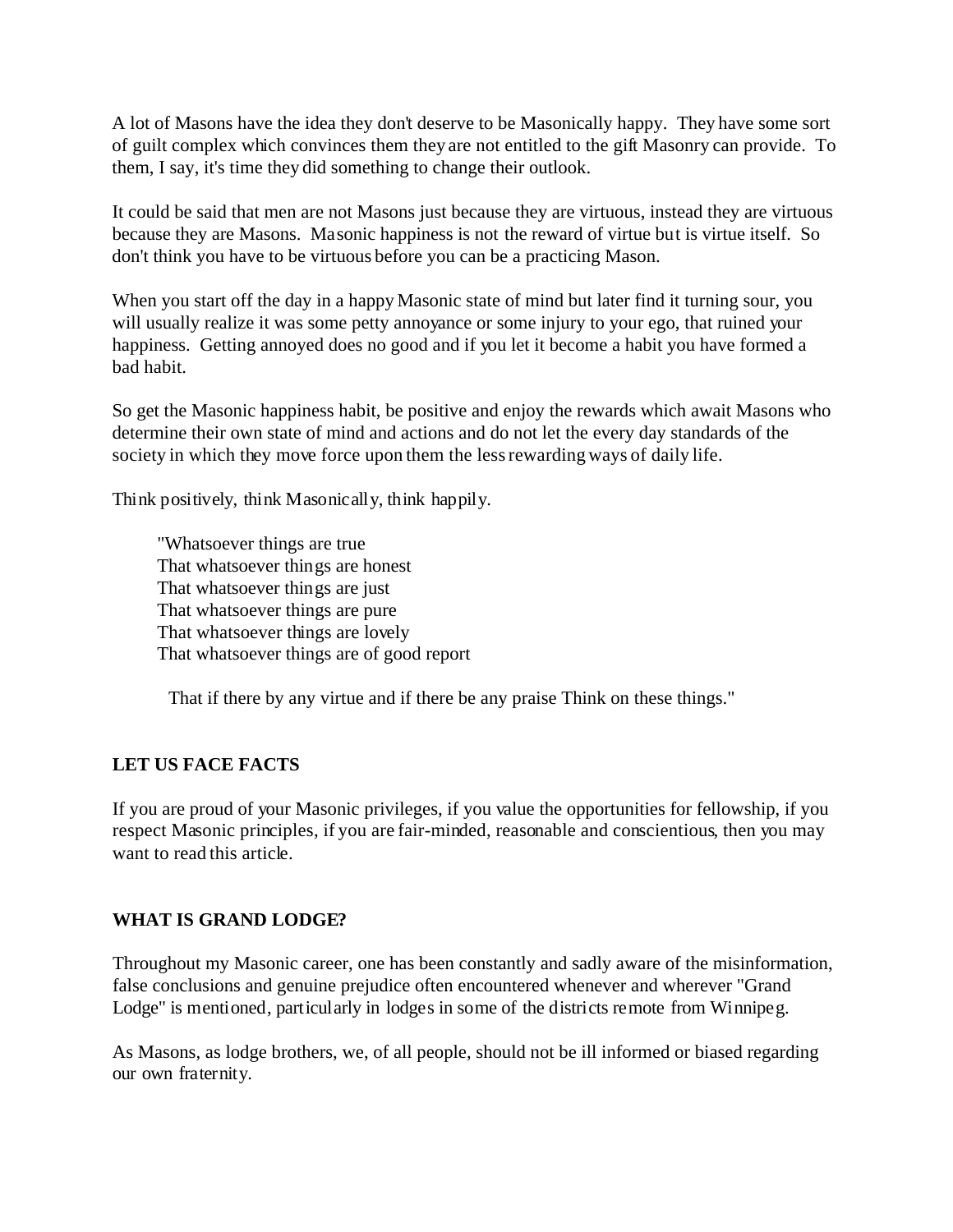Our democratic system of Masonic government does not discriminate, it does not separate us into groups, it does not favor sectionalism, it does not divide city from country. Each lodge has the opportunity for equal representation regardless of size or location. Why? Because the voting members of Grand Lodge are the Master, the two Wardens and the past masters of each lodge. Thus, except for variations in the number of resident past masters, the smallest lodge and the largest lodge are equally represented.

The records plainly show that the great majority of lodges are situated outside greater Winnipeg and further that the voting strength at the June communication has always had a "country" majority. Brethren, these are fact's, whether you are aware of them or not.

It is necessarily follows, then, that when some of us criticize Grand Lodge, we are merely criticizing our own elected representatives.

All Grand Lodge decisions are decided by motion and open vote. There is no evidence of sectional voting power or undue influence. For example, the decision to unite with some of the greater Winnipeg lodges to build a Memorial Temple was supported by the country vote.

Brethren, the government of Masonry in our province, through Grand Lodge and its Board of General Purposes (elected by the voters) is representative of all lodges in Manitoba and, contrary to some critics, the Board does not have a Winnipeg majority and very, very rarely is there an issue which might involve a sectional difference of any significance.

Let us fact the facts, let us keep things in their true perspective, let us practise brotherly love, brotherly trust, brotherly tolerance and be fairminded, reasonable and generous -as we endeavor to be happy as Masons and to communicate that happiness to others.

#### **THE BRASS**

While we re in a soul searching mood, let us be honest and examine another idea which seems to get unwarranted and unnecessary attention, namely the tendency to blame "the brass" when motions are defeated, to criticize "the brass" when things do not suit some individuals and to regard "the brass" as dictatorial and even unmasonic.

"The Brass" are our D.D.G.M.s and our Grand Lodge Officers - our chosen and elected representatives.

Unless you are one who is against all forms of government, then surely it is obvious that those who are elected are in duty bound to govern. The government of the whole jurisdiction is just an extension of the government of the individual lodge. "The Brass" is made up of Masons from each of the 13 districts and any seeming sectional differences merely reflect the negligence of the voters involved.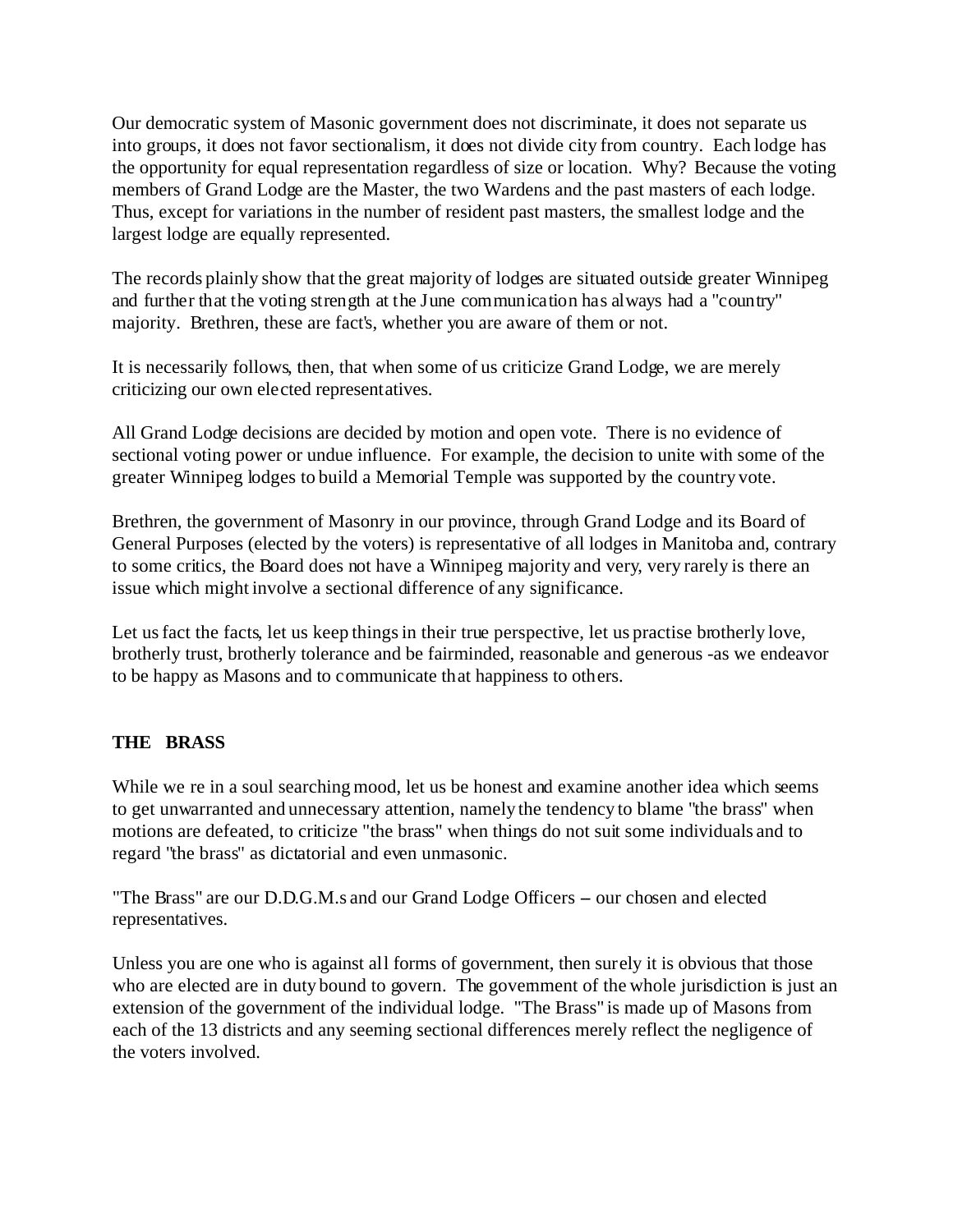One should not have to remind the brethren that facts always disprove false assumptions. Let us look briefly at one phase of the topic of this discussion, and make reference to the position of Grand Master (by constitution the position alternates between Greater Winnipeg and the "Country" lodges to avoid any attempted discrimination).

What are the facts, well the last 4 "Country Brass" Grand Masters represent 4 separate districts having a combined total of 42 lodges, i.e., slightly over 1/3 of all lodges. These 42 lodges have a total membership of .3,462, just less than 22% of our total membership. Further, the 4 individual lodges which the Grand Master's represent have a combined membership of only 461, just less than 3% of the total membership. These facts speak for themselves, the democratic expression of the voice of the voters. In other words, the voters choice consists of Masons thought worthy by a majority to be entrusted to govern and as a symbol of office they are entitled to wear regalia which puts them in the category of "The Brass".

Most, if not nearly all lodges, have some connection with the so-called "Brass", because most districts favor the alternating choice system in their selection of district deputies. Therefore, in theory at least, we are all involved, or we all should be, and all of us are responsible for the selection of our leaders.

Brethren, let us be honest with ourselves and with each other. Let us all resolve to become better informed (a little study of the constitution would clear up many questions). Let us ask our local "brass" to explain what may appear puzzling to us as individuals. Let us be positive in our approach and be truly Masonic. Let us remember the inspiring and thought provoking lecture of the installation ceremony (too few of us hear it given once a year.) Let me quote just a little of it:

"The brethren elected and appointed to assist in the government of the Lodge are too well acquainted with the principles of Freemasonry and the rules of propriety to exceed the power with which they are entrusted and you are of too generous a nature to envy them their preferment. 1, therefore, trust that we will have but one aim -- to please each other and to unite in the grand design of being happy and communicating happiness."

The new age stands as yet. Half built against the sky. Open to every threat of storms That clamor by. Scaffolding veils the walls and dim dust floats and falls As moving to and fro, Their tasks the Masons Ply.

#### **FREEMASONRY - YESTERDAY & TODAY**

Freemasonry is the oldest, the most universal and one of the most openly accessible fraternal organization ever created by man. It possesses a moral and ethical code which emphasizes the simple time tested virtues and stresses the moral and social values, which if practiced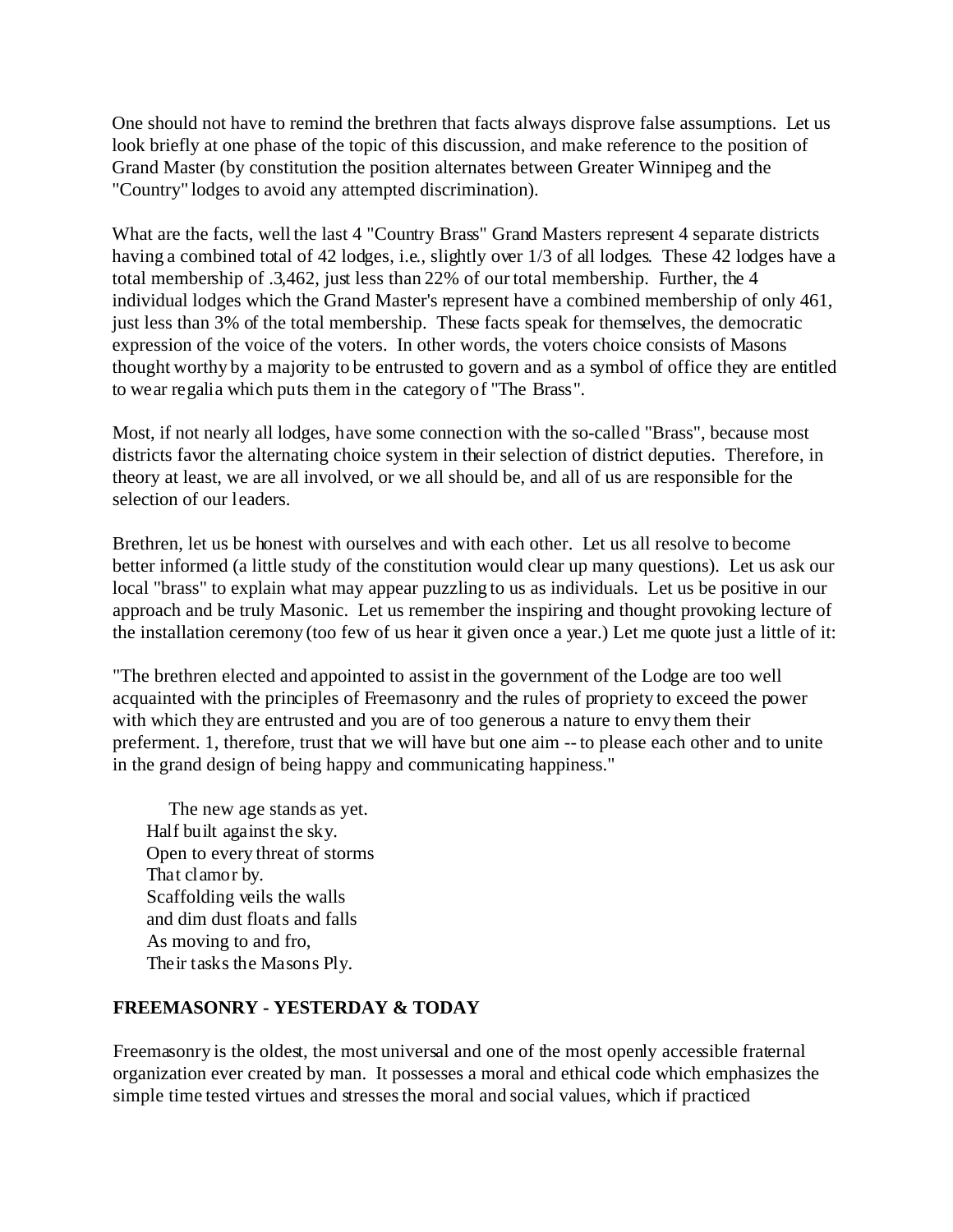universally, would bring about the long sought goals of peace and world brotherhood. Its aim "to be happy ourselves and to communicate that happiness to others" focuses attention upon the practical aspect of the truly Masonic life. The mandatory injunction to refrain from any topic which might cause difference of opinion establishes a firm foundation for peace, harmony and happiness.

The lodge is a temple in the true sense, a sanctuary set apart from the varied and hectic social existence. To this temple members return once or twice monthly to renew the ties of brotherhood, to relax in its atmosphere of harmony, to refresh their souls and strengthen their wills to practice out of the lodge those Masonic virtues which have stood the test of time and have meant so much to all who truly appreciate the order.

Such is Freemasonry after two hundred and fifty years of organized existence. It has a proud history and a record unequalled by any other order. All members recognize this fact and emphasize it with just pride but, therein lies the danger, for a glorious past is no guarantee of continued existence, and Freemasonry must meet the challenge of today.

The fundamental law of nature "adapt or perish" applies to our man made organization and the specialists of social behaviour would be unanimous in affirming that Freemasonry must change. They would point to groups with an older history, the church, the school and the university, which have already undergone rapid change and are going to have to change still more to survive and meet the demands of modern society.

This writer believes that the most pressing need and the most significant change is and should be in endeavouring to make our brotherhood a more practical one. Freemasonry has survived because of its high ideals but much if not most of our individual satisfaction has been in terms of personal contacts which have been and are incidental to the accepted ritual teachings and practices of the various jurisdictions.

In this age when all ideals are being challenged, as never before in the history of mankind and particularly in Masonic history, this basic foundation of our order is being seriously threatened and our only remaining support or justification for existence will be on the personal level, that is practical brotherhood.

Masonry must, then, become more practical and more effective and to that end Masons must become more involved. This will require some restructuring, a different emphasis and intelligent planning. In a very real sense Masonry must not "teach us how to die" but how to live. If we can work out a practical means of instruction for new candidates and encourage all our members to seek the very real satisfactions and rewards our fraternity offers, then, and then only, will we fulfill our true role. Then we will be happy ourselves and be able to communicate that happiness to others.

To this high goal, to this great objective all Masons must aspire to and strive toward, for in a very real sense the time has come to practice what we preach, if we are to perform our Masonic duty and fulfill our destiny as dedicated members of this great fraternity.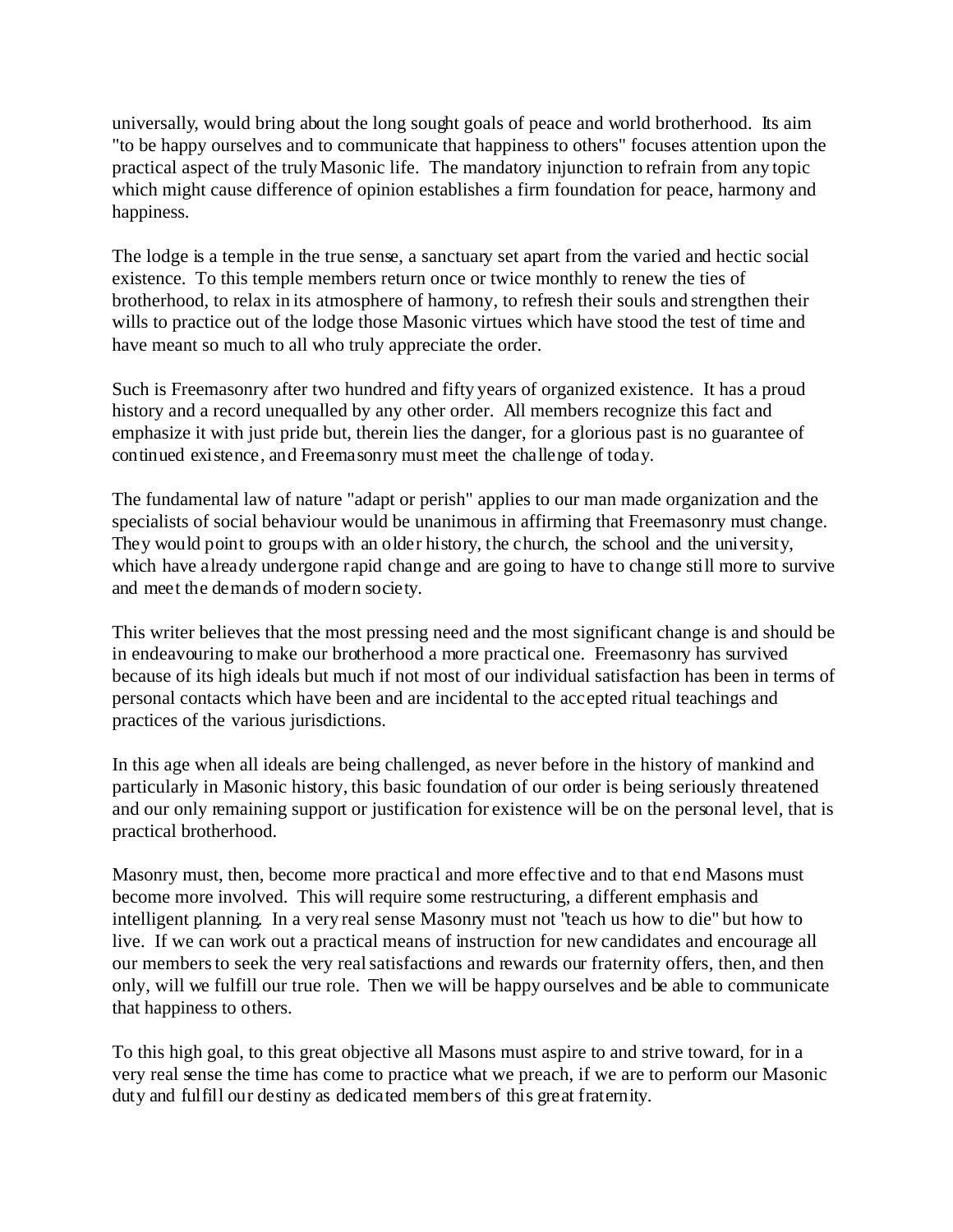"Brethren banded together, Hand in Hand for Good, Joined for Mankind's uplift, United in Brotherhood. Each of the band a builder Faces turned from the sod, Some folks call it Masonry, And others call it God".

#### **BELIEFS AND ACTIONS**

"O wad some Pow'r the giftie gie us To see oursels as others see us! Robert Bums

Brethren:

This topic is one which involves everyone of us from the time we learn to think until the time when we no longer need to worry about our actions here on earth.

What we believe to be true with respect to our philosophy, our code of living, our personal rules, oui- ideals, our Masonic teachings and our Masonic goals, these collective beliefs determine what we are. They form the pattern which makes us individuals and our actions then, as individuals, necessarily depends upon our beliefs. This should be a reasonable and acceptable statement, one which reflects simple cause and effect, one which creates no problems, one which enables us to live our daily lives and fit into our community life easily and comfortably. If this is true, then for all who profess to be Masons, there should be no problem. However, if we are honest we will have to admit that there are problems. The fact that our fraternity appears to be declining in numbers, in dedication and in public respect, must reflect weaknesses which have developed with changing times.

My experience of living and becoming a Mason has caused me to face up to a fact which is a real blow to my pride. I confess that my actions as a Mason, are not what they could be if I were to put my professed beliefs into their proper place. This conclusion leads to another uncomfortable admission, namely, that I must not really believe what I openly accept as true, in my associations with my fellow Masons. Of course, this problem is not just a Masonic problem because it can be and is equally true in any part of our lives. Nevertheless, as Masons, we profess to accept only "good men" into the fraternity and we affirm that our Masonic teachings make good men "better men."

Why, then, as a Mason must I admit, if I am honest, that I AM a member, but not a Mason in the real sense? This is a problem I have wrestled with for years and no adequate excuses, no unalterable conditions, and no satisfactory reasons can relieve my conscience, if I am honest with myself. Why should this be true? I believe the answer is that we are group centered in our daily living and very few of us have the determination, the dedication and the courage to be what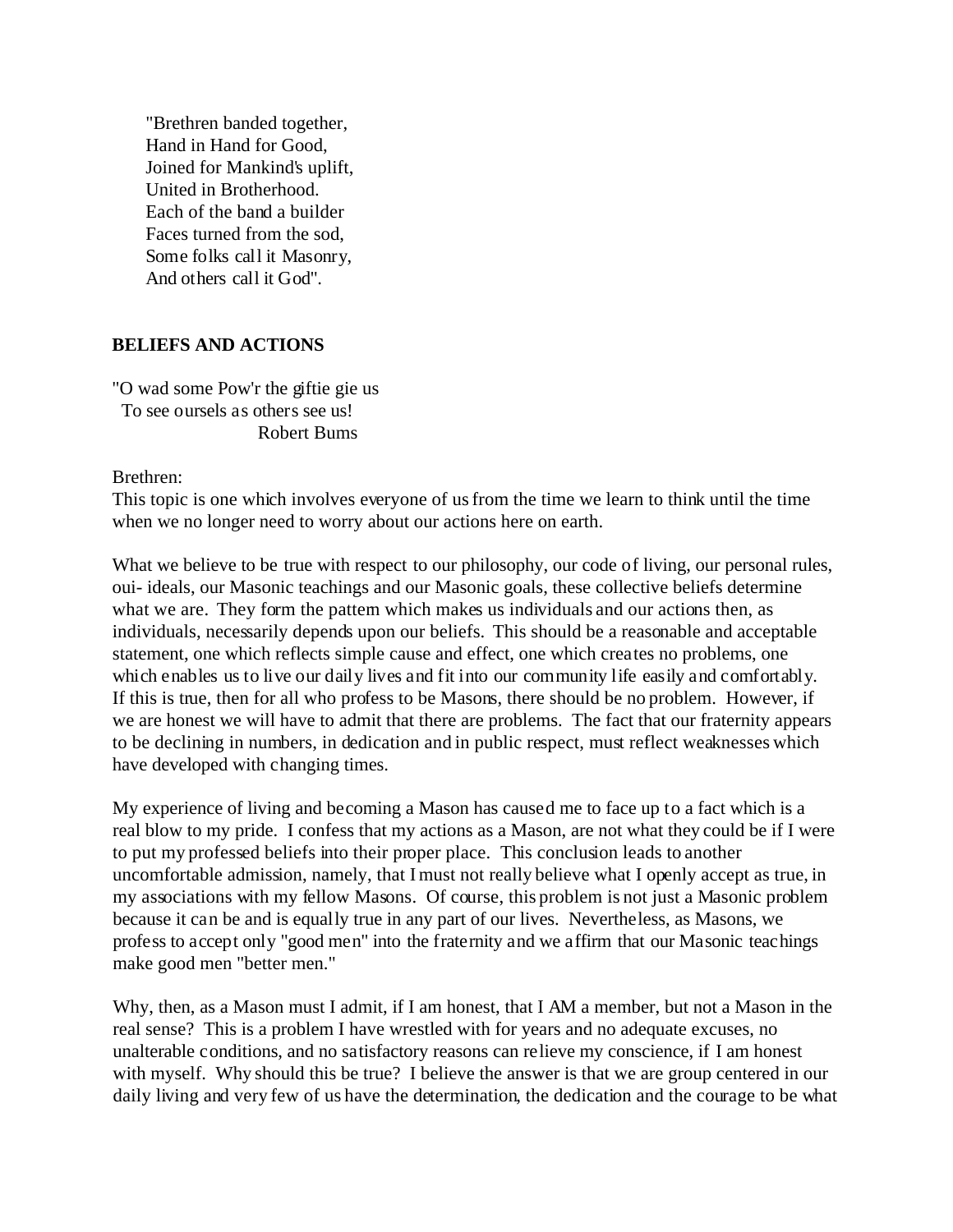we would really like to be. We have become accustomed to accepting the standards of the environment we live in whether it be at work or recreation. This is natural and instinctive and is common to all group associations. We want to belong, we want to be accepted, we want to keep things on a comfortable basis. This necessarily results in group acceptance of degrees or grading of moral issues - degrees of honesty, degrees of goodness, degrees of kindness, degrees of charity and degrees of morality.

It is an accepted fact that group behavior is nearly always a compromise between what is best and what is not acceptable. We all know and agree, if we are honest, that in many situations we are uncomfortable and sometimes embarrassed but rarely do we speak up and express our feelings-. We very easily slip into the habit of accepting the fact that if we are better than some people and as good as the majority then we are able to "fit in" as it were, and living presents no problems and our conscience goes into a sort of dormant state which persists most of the time. Occasionally a soul searching sermon or talk in lodge will temporarily awaken us from passive acceptance; but habit soon guides us back to the accustomed path and as Masons our advancement in "the Masonic life" continues at its very slow, imperceptible pace.

I believe that if we are really honest we would have to admit that most, if not all, of our activities get this same treatment. We do not seem to have any heartfelt appreciation of or dedication to the ideals we outwardly profess. It may well be that we assume 'that our elected officers are responsible for Masonic advancement, our minister is responsible for our church advancement, our service club leaders are responsible for the club's image.

How often have you been aware of the impact of some Worshipful Masters for their term of office. Their enthusiasm, their devotion and their determination is evident for a year, then, all too often they slip back into the group, and after their perfunctory year as immediate Past Masters they may even become irregular in attendance. Personal responsibility, apparently, is expected of office holders and passive acceptance of their efforts seems to be the normal pattern for the groups they serve.

It can easily be admitted then, that most of us are not better men because we are Masons but rather that most of us think and believe that we are Masons because we are better men. This, of course, means that we feel no great need to be better than we are in most instances. I believe this to be basic cause of all our Masonic problems and until we, as individuals, accept an active role and determine to make our Freemasonry a part of our daily life and to actively promote its ideals, the present trend will continue.

The problem, then, is how can we as members be awakened to our responsibilities? How can we grasp the fact that life itself has quality? We can live on a low level, an intermediate level or a high level. Most of us choose the middle road and live what we regard as a normal life. Of course, we all agree that society would be better if everyone practiced the "Golden Rule" more effectively. Life would be easier, better, more just and kindness, consideration and respect would be much more in evidence.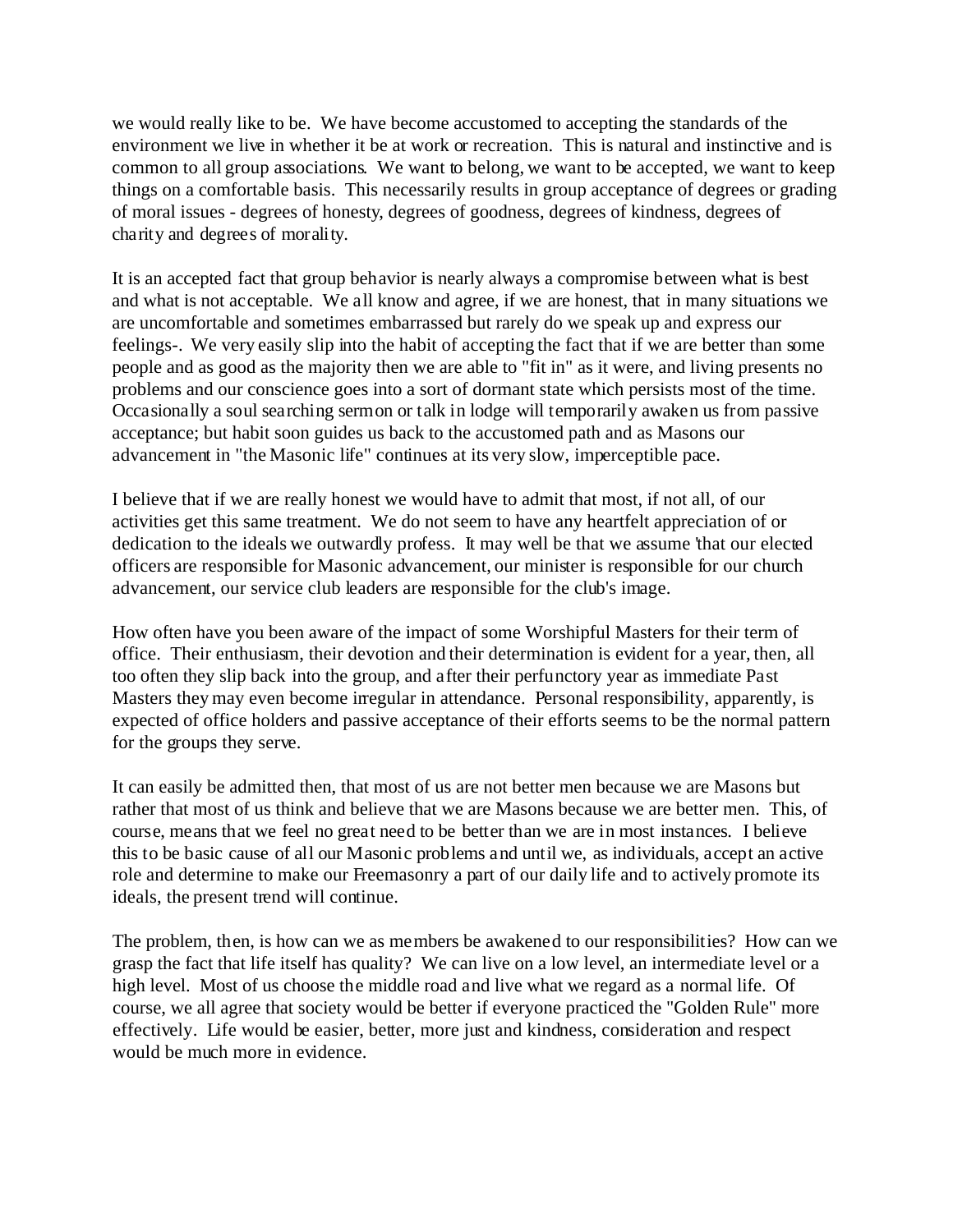Thus, my fellow Masons, we continue on our life journey, mostly contented, rarely stirred to more positive action, dimly aware of what might be but not really concerned that it is our responsibility to share in the task of encouraging ourselves and others to express the ideals of our craft in daily living.

Until we as individuals are willing to prove to ourselves that the degree of satisfaction and the depth of our happiness depends directly upon our ability to express each belief and each ideal with sincerity, conviction and determination, then the fate of Freemasonry will necessarily depend upon the changing society.

Brethren, let us have "done with lesser things." Let us resolve to give to our Masonry the quality, the loyalty and the devotion it merits. Brotherhood is a cooperative, group reaction. To achieve it each Mason must make a positive contribution to the whole. The Bible upon our altar stresses wisdom and understanding.

Brethren, let us strive to get Masonic wisdom and Masonic understanding and let us also remember the words of the poet who said, "Give all thou cans't. High Heaven rejects the lore of nicely calculated less or more."

"Money and fame and health alone Are not enough for a man to own; For healthy men are heard to sigh And men of wealth go frowning by, And one with fame may play his part With a troubled mind and a heavy heart. If these three treasures no joy possess, How shall a man find happiness?"

"I fancy the joy which men strive to win Is born of something which lies within, A strain of courage no care can break, A love for beauty no thief can take. For they are the happiest souls of earth Who gather the treasures of gentle worth The pride of neighbors, the faith of friends, And a mind at peace when the sun descends.

#### **A FREEMASON**

A Freemason is a builder, he builds CHARACTER. He builds his own character and by his example, inspires others to imitate that character. If he does not build toward this end then, I contend, he is not a Freemason and is unworthy of the honor that has been conferred upon him.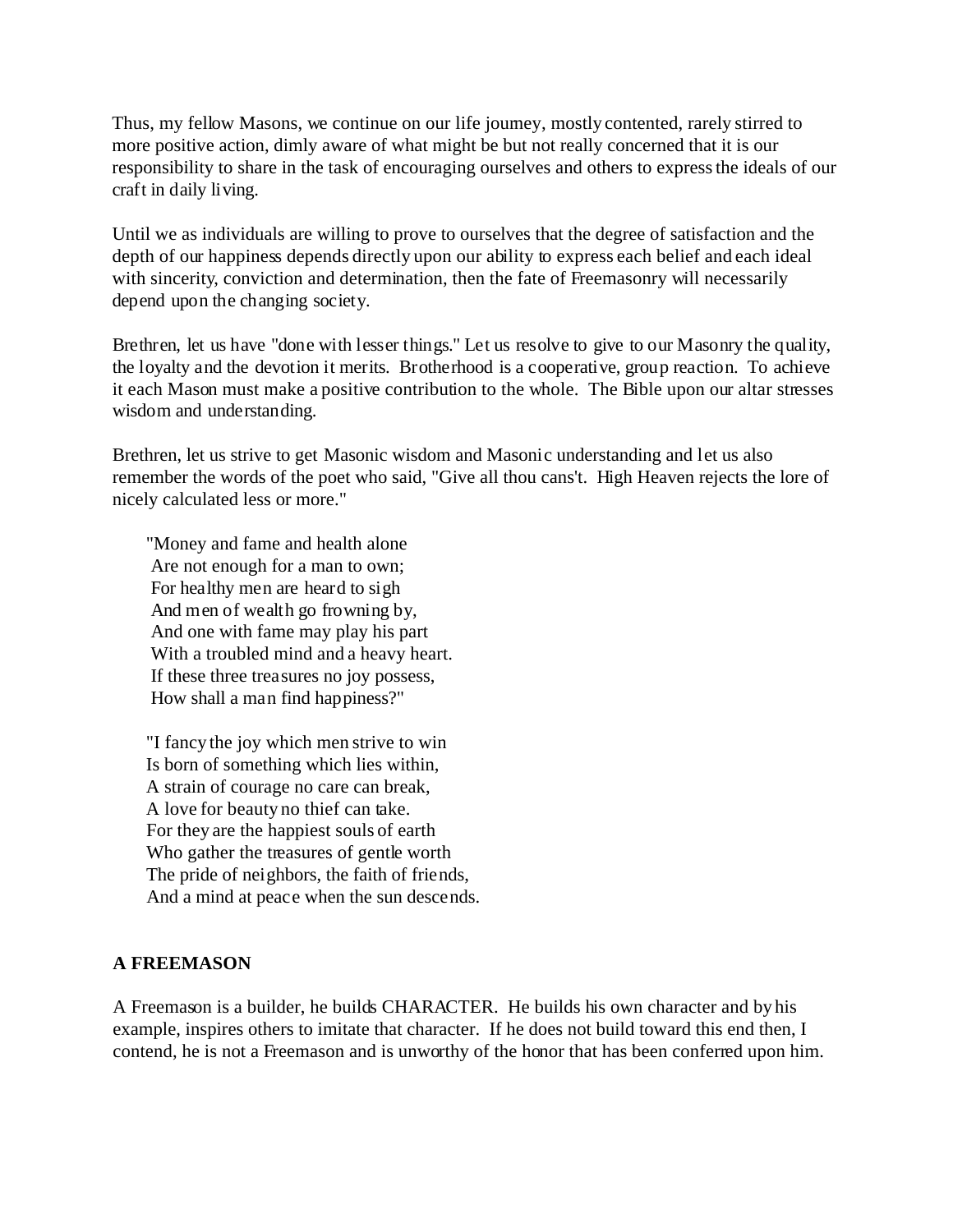From the memorable night when he first knocked for admittance at the door of the Lodge, standing there blindfolded, neither naked nor clad, barefoot nor shod and devoid of all metals, he was allowed to enter and in the darkness and stillness of the lodge room (which he could not see) he knelt and heard a prayer given on his behalf, which contained these beautiful closing lines -- "Endure him with the competency of Thy Divine Wisdom that assisted by the secrets of this our Masonic Art he may be the better enabled to display the beauties of true Godliness To The Honour and Glory of Thy Holy Name." From that time on he had set his feet upon the winding stairs that lead upward to the Masonic goal. How he climbs and how far he climbs depends upon his sincerity of purpose, for the teachings of our craft are a beautiful system which any man can understand, any man can appreciate and any man can follow. So we repeat -- how far he climbs depends upon himself. In the courts of our land it is said "ignorance of the law is no excuse."

No one who takes the three degrees and attends lodge even infrequently, can ever after plead ignorance.

But while the responsibility must, in the final analysis rest with the individual, as Brother Masons we cannot and must not be ignorant of the part we play and of our share of responsibility in our Brother's progress.

We know full well that the average man measures up to what seems to be necessary and acceptable in any group, be it in a club, in a church, in a social gathering, or in a fraternal organization. What the group stands for what it sets as standards - that to a large extent determines how far the new member will climb.

Freemasonry takes pride in its **EQUALITY** we proudly affirm "even monarchs themselves have been promoters of the art, have not thought it derogatory from their dignity to exchange the sceptre for the gavel, have patronized our mysteries and joined our assemblies." We are all equals in the lodge and for that we can be justly proud in that fact lies one of the basic strengths of our brotherhood.

But there is another and important sense in which we are all equals and that is in the various elements that go together to make a man. Ideas and ideals, dreams and ambitions, passions and hopes, likes and dislikes, love and hatred, envy, prejudice and greed, etc. are the stuff of which life is made and out of it all man with a character is formed. We all possess the same basic building materials and strangely enough most of us do not build consistently nor do not build as we should. We excuse ourselves by saying, "We are only human."

One writer has said, "it is natural for men to be small, mean, envious, deceitful, selfish and licentious, at least in thought, if not in action."

Nature provides the lesson that weeds, thistles and worthless underbrush flourishes apart from human effort. There is an old saying, "What a man needs not, nor sows, most abundantly grows." The necessities of life can only be produced by ceaseless toil and care.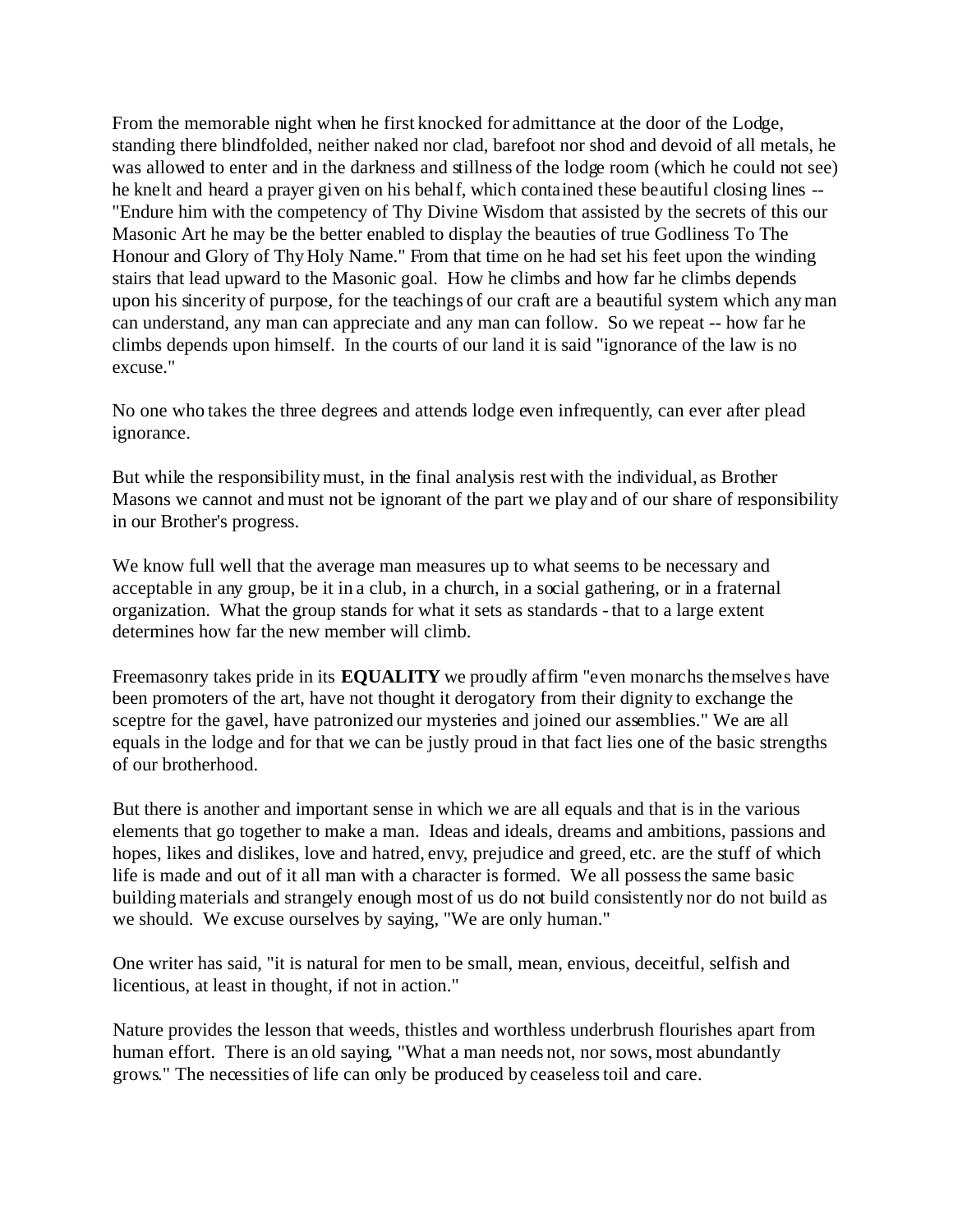This is equally true of human nature. The worthless, noxious and harmful elements easily take root and flourish. Character of a worthwhile nature must be cultivated. The task is ceaseless, unending. If we relax at all, we find that we cannot rest where we are, instead we slip back. This seems to be a fundamental law of Nature. We either climb the winding stairs or we slip back - there is no neutral position in life.

Each man knows in his own heart that he seems to have two natures. The one is his better self, the other he cares not to name. The average Mason, I think, keeps the better self in control most of the **TIME**. But he must be ever vigilant. The passions of anger, hatred, prejudice and sex are ever present and if we give them an innings our other self comes to the surface.

There is in the garden of every life the flowers of virtue and the weeds of vice. Man himself is the gardener. He cultivates, he sows, he reaps. He can learn to control the weeds or vices but he can never entirely be free of them. Man has all the material he needs to become a saint or a devil and life demands that he be one or the other. That is an unalterable law of nature.

Every virtue has its counterpart in a vice and in our nature one or the other must triumph. Each battle must be fought singly and every day brings its challenges. That is why I stated a few minutes ago "most of us do not build consistently nor do not build as we should."

It is also man's nature to be a creature of habit. Each of us has little peculiar habits or mannerisms - of which we are usually unaware but our friends know them and sometimes it gives them cause for amusement.

We are so constituted that we find it easiest to do things the way we are accustomed to do them. This ability to form habits allows us to set up defenses or habits in dealing with our temptations and vices.

Let us consider for a moment, the failing common to all of us - that of becoming angry. We are all aware of it and know how close to the surface it hovers. Each of us has his own method of control, for some it may be the time honored advice to count to ten. We vary, I say, and yet all of us know that whenever we have let this passion loose we have felt silly and foolish afterward. Of course we say we had a reason and the situation demanded it but deep down we know there was a better way and we resolve to try not to let it happen again. "A soft answer turneth away wrath."

There is another failing from which no man is ever entirely free and that is that ugly vice of prejudice. That vice that plays such a big part in the troubles of men and nations. What does it mean? Pre means before, and Judicem, to judge. To judge before. Before what - before learning the facts, before letting reason consider the case. However, or wherever, we get them we have our prejudices. Some hate the Jew, the so-called foreigner, the Communist, the Metis or Indian, and so on down the list. Maybe we can come..-closer to home - how do you react to the man who insists that the ritual and the work must be word perfect and who makes an issue of it. How do you like the man who is always right and insists that his way is the only way? No one of us is free of prejudice but what do we do about it? Many do nothing and few realize how